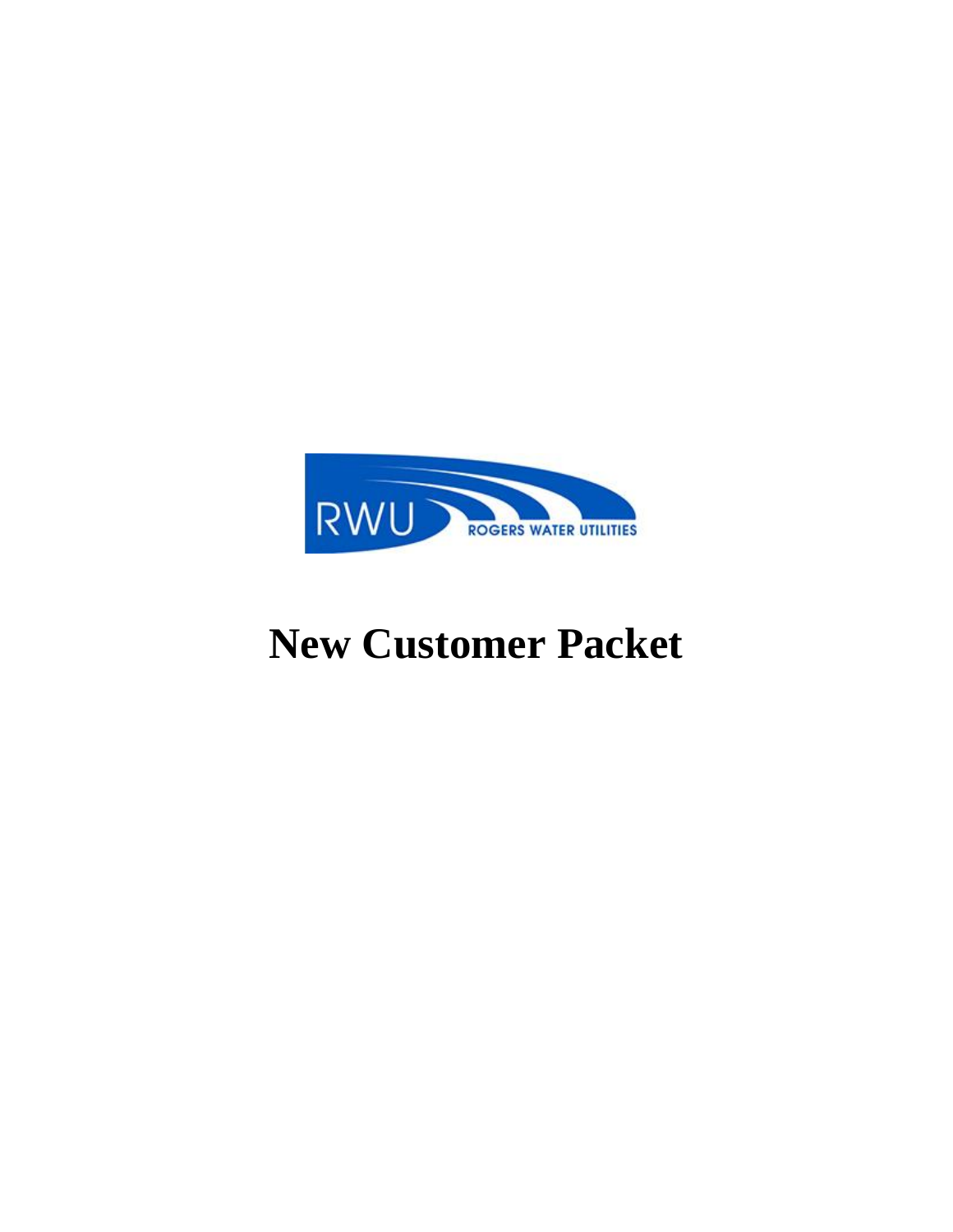

# **How to Set Up an Account**

- 1. Complete and **sign** Customer Service Agreement. \*\*
- 2. Submit the signed Customer Service Agreement and valid identification to RWU, via email at [service@rwu.org](mailto:service@rwu.org) or in office at 601 S  $2<sup>nd</sup>$  St, Rogers, AR 72756.
	- a. Residential accounts: require two forms of identification. If the account lists two individuals, two forms of identification are required for both persons. One of the two forms of identification must be a Federal or State issued photo ID.
	- b. Commercial and Industrial accounts: require a legal document listing the business name.
- 3. If submitting the Agreement and IDs via email, the RWU billing office will contact applicants to confirm new account information and finalize the account set-up process.

*Please allow a minimum of 1 hour for processing before contacting RWU to finalize account set-up. Our office hours are 8:00 a.m.-4:30 p.m. Monday-Friday. As such, please submit all applications no later than 3:30 p.m. for same day or next day service.* 

Questions? Please call to speak to one of our customer service representatives (479) 621-1142.

\*\*La version de acuerdo de servicio esta disponible en espanol bajo peticion. Sin embargo la version en ingles debe ser firmada y enviarse a RWU.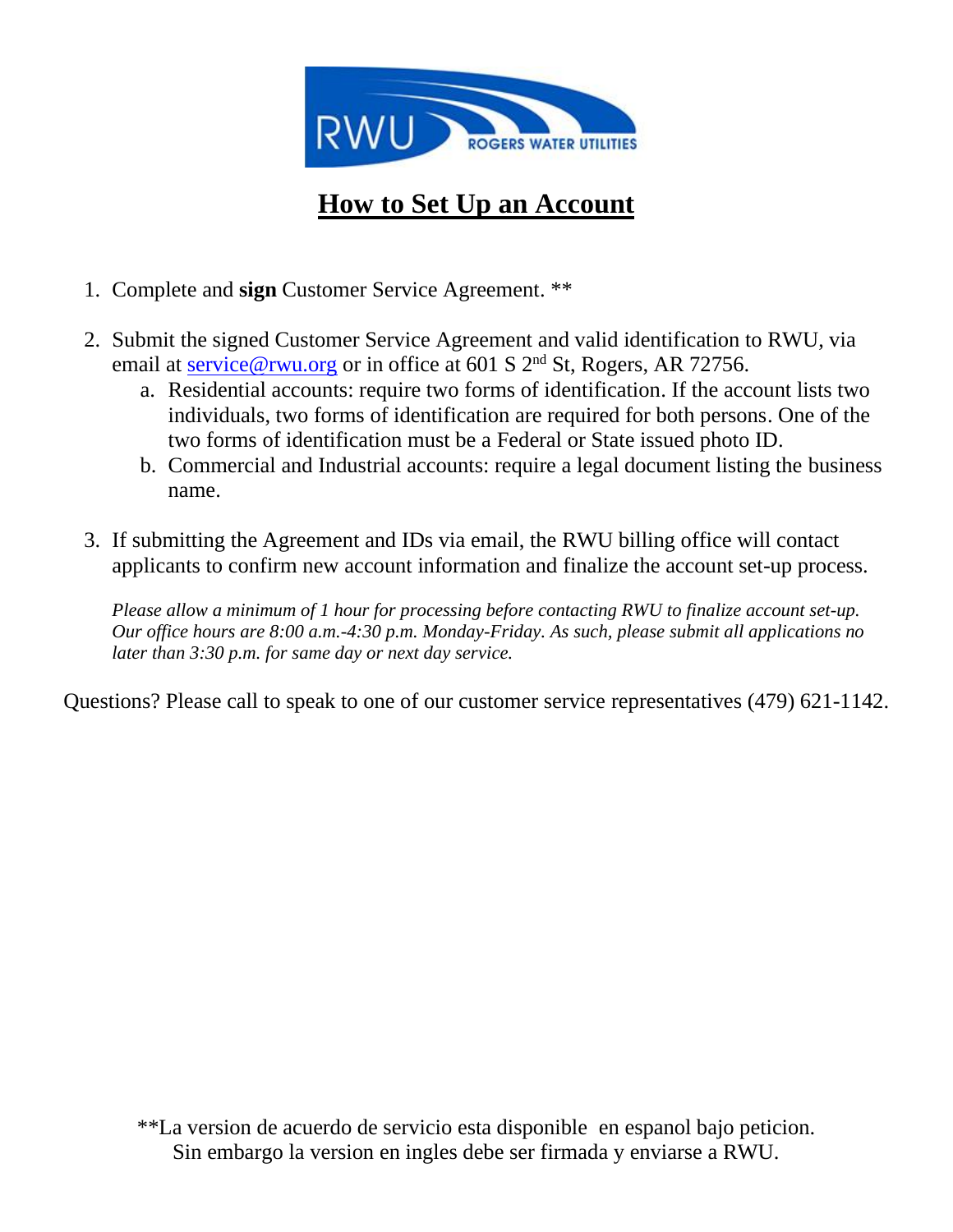# **Rogers Water Utilities Customer Service Agreement**

*Rogers Water Utilities● 601 S. 2nd Street, Rogers, AR, 72756 ● P.O. Box 338, Rogers, AR 72756* Tel: (479) 621-1142 ●E-mail: service@rwu.org● www.rwu.org

I hereby apply to the Rogers Water Utilities of the City of Rogers, Arkansas ("RWU") and request that the property located at the service address listed below be provided with water service, sewer service, or both, as applicable. I agree that RWU may access my credit file for purposes of verifying my identity to comply with the Fair and Accurate Credit Transactions Act. I understand that ordinances, rules, regulations, procedures, specifications, deposits, service charges and fees, rates, meter connection charges, tapping fees, impact fees, access fees, sales taxes, fees for Federal Safe Drinking Water Act compliance, and any other applicable charges and fees that apply to this Agreement are available, as applicable, for viewing in the Code of Ordinances of the City of Rogers, Arkansas available online at www.rogersar.gov, the Rogers Water Utilities website, www.rwu.org, or in RWU's New Customer Packet, or equivalent document, as may be in effect at the time the account is opened. I understand that I am free to read all applicable documents prior to entering into this Agreement. By my signature below, I certify that I have read and agree to all provisions on the reverse side of this Agreement

|                                                                                                                                                                                                                               |      |             | Circle One<br>Owner | Landlord                                  | Renter | Rollover |
|-------------------------------------------------------------------------------------------------------------------------------------------------------------------------------------------------------------------------------|------|-------------|---------------------|-------------------------------------------|--------|----------|
| Irrigation / Lawn Hydrant: ______________Yes/No                                                                                                                                                                               |      |             |                     |                                           |        |          |
| <b>Primary Customer Name:</b>                                                                                                                                                                                                 |      |             |                     |                                           |        |          |
| 1) Employer: Employer:                                                                                                                                                                                                        |      |             |                     |                                           |        |          |
| $Phone\#$ DDL or TIN# DOB: DOB:                                                                                                                                                                                               |      |             |                     |                                           |        |          |
| Email: Social Security #: Social Security = Social Security = Social Security = Social Security = Social Security = Social Security = Social Security = Social Security = Social Security = Social Security = Social Security |      |             |                     |                                           |        |          |
| <b>Secondary Customer Name:</b>                                                                                                                                                                                               |      |             |                     |                                           |        |          |
| 2) Employer: Employer:                                                                                                                                                                                                        |      |             |                     |                                           |        |          |
| $Phone\#$ $DL~or~TIN\#$ $DOB:$                                                                                                                                                                                                |      |             |                     |                                           |        |          |
|                                                                                                                                                                                                                               |      |             |                     |                                           |        |          |
| $\mathbf{X}$                                                                                                                                                                                                                  |      | $\mathbf X$ |                     |                                           |        |          |
| <b>Signature of Applicant (primary)</b>                                                                                                                                                                                       | Date |             |                     | <b>Signature of Applicant</b> (secondary) |        | Date     |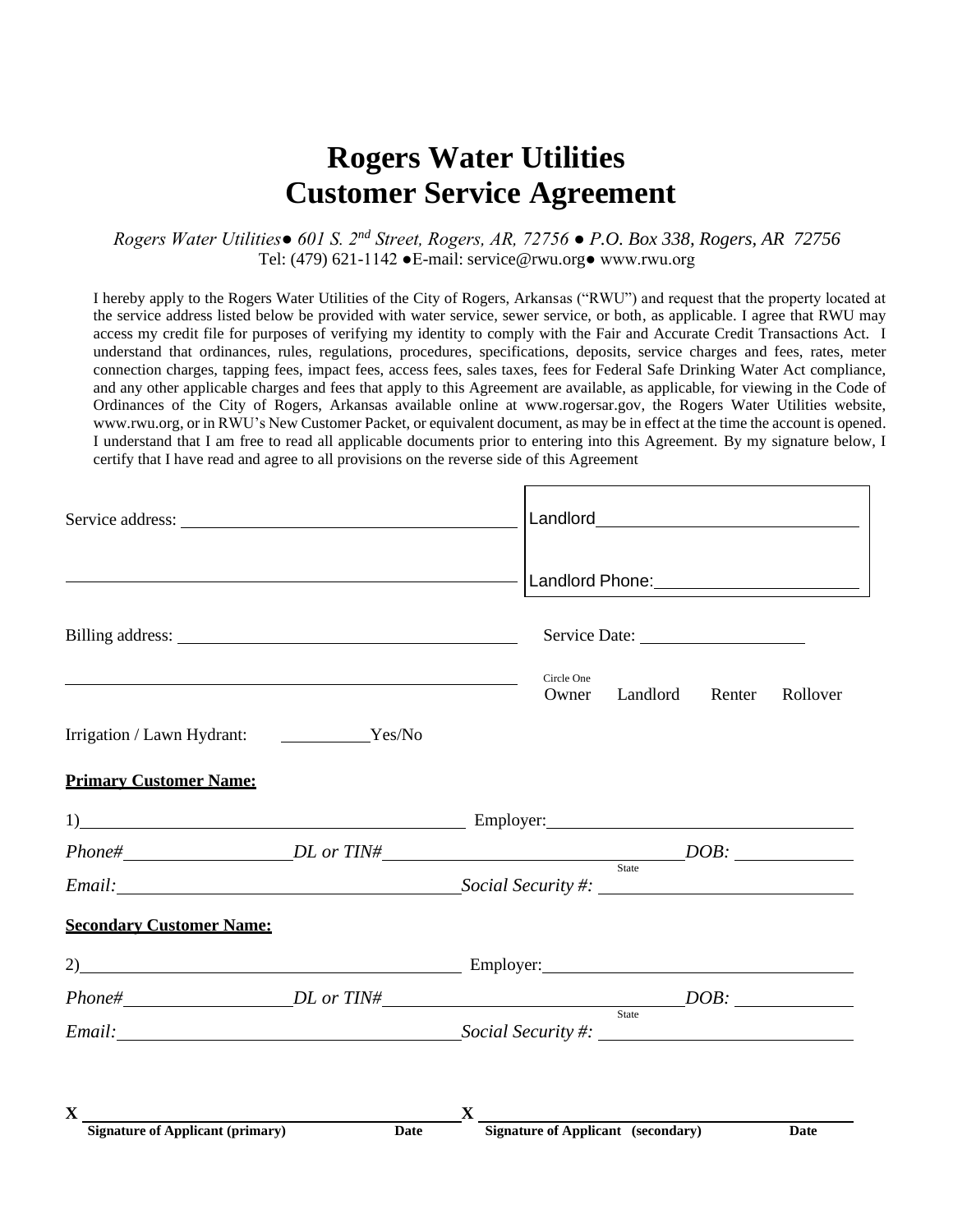In consideration of, and as a condition for receiving services from RWU, I understand and agree as follows:

To pay to RWU all applicable deposits, service charges and fees, rates, meter connection charges, tapping fees, impact fees, access fees, sales taxes, fees for Federal Safe Drinking Water Act compliance, and any other applicable charges and fees in accordance with all applicable Ordinances of the City of Rogers, the rules, regulations, procedures, and specifications of the Rogers Waterworks and Sewer Commission and RWU, and any other applicable law, as they now exist or as they may be hereafter amended, said ordinances, rules, regulations, procedures, specifications, and applicable laws, being incorporated herein and made part of this Agreement.

To comply at all times with all applicable Ordinances of the City of Rogers, the rules, regulations, procedures, and specifications of the Rogers Waterworks and Sewer Commission and RWU, and all other applicable laws, as they now exist or as they may be hereafter amended, said ordinances, rules, regulations, procedures, specifications, and applicable laws being incorporated herein and made part of this Agreement.

**I understand that if my bill is not paid by the due date, a ten percent (10%) late fee for the amounts due for water and sewer services will be charged. I understand if my bill remains unpaid for thirty (30) days after the billing date, my water and sewer services will be subject to disconnection. If my services are disconnected, applicable service fees must be paid before service is restored. I understand that any deposit cannot be used to restore service but is only applied when my account is closed.**

That I **will not** engage in *evasion of payment*. *Evasion of payment* is a fraudulent attempt to avoid making payment for water and sewer services by deceit, subterfuge, concealment, or misrepresentation. An example of evasion of payment is when a disconnection has occurred, and a customer causes another person living at the same service address to open a new account for the service address in an attempt to avoid paying the overdue bills and service fees. Another example is when a disconnection has occurred on a business or commercial account and the principal of the business attempts to open a new account under a new business name in an attempt to avoid paying the overdue bills and reconnection fees. These are examples only and evasion of payment can take other forms. I understand that evasion of payment is fraud and that RWU may pursue all legal and equitable remedies against anyone attempting it and may also refer such attempts to law enforcement. RWU reserves the right to disconnect services at a service address where evasion of payment has occurred, transfer an unpaid account balance for a service address where evasion of payment has occurred to a new account that was opened in an attempt to evade payment, refuse to open a new account for a service address where evasion of payment is occurring, or take other lawful actions to prevent evasion of payment. In accordance with Act 769 of 2003, codified at Ark. Code. Ann. § 14-234-601 *et seq*., ("Act 769"), RWU cooperates with other water systems to collect unpaid bills.

I understand that RWU may file lawsuits to collect unpaid bills. I understand and agree that the applicable statute of limitations for any such suits is the statute of limitations for written contracts, which is presently five years. I agree that this Agreement is governed by Arkansas law without regard to its principles of conflict of laws and that venue for any action concerning this Agreement is the State or Federal Courts embracing Benton County, Arkansas, unless another venue is specified by law. I understand and agree that if a judgment is obtained against me, that RWU may collect the judgment using all lawful means which may include, without limitation, garnishment of my salary or wages, the levy and sale of my nonexempt personal property, and imposition of a lien on and sale of any real property I may own.

I understand that if I file a petition for protection under the Bankruptcy laws of the United States, that RWU will segregate prepetition charges and close my existing account as of the filing date of my bankruptcy petition, and that a new account will be opened for me. RWU may set off any prepetition deposit against my prepetition account in accordance with applicable law, including 11 U.S.C.§ 366. In accordance with 11 U.S.C.§ 366, I understand that RWU may request adequate assurance of payment in the form of a deposit or other security for post-petition services and may, after expiration of the applicable timelines in 11 U.S.C.§ 366, alter, refuse, or discontinue service if such adequate assurance of payment is not provided.

The provisions of this Agreement apply both to the primary customer and secondary customer on any account. In the event that a primary customer dies, a secondary customer is entitled to return of any deposit on the account when the secondary customer ceases to be a customer of RWU and the account is closed. *De facto Customers.* As used in this Agreement, a *de facto custome*r is an adult person who has been living in the same household or at the same premises as a primary customer, but who has not been listed on the Customer Service Agreement or otherwise listed as a customer on the Customer Account. In the event of a customer's death or divorce, a *de facto customer* may open a new account without payment of a New Customer Fee in accordance with the requirements of Rogers Waterworks and Sewer Commission Resolution No. 21-27. I understand and agree that *de facto customers* are subject to RWU's policy against *evasion of payment* as stated hereinabove. I further understand and agree that a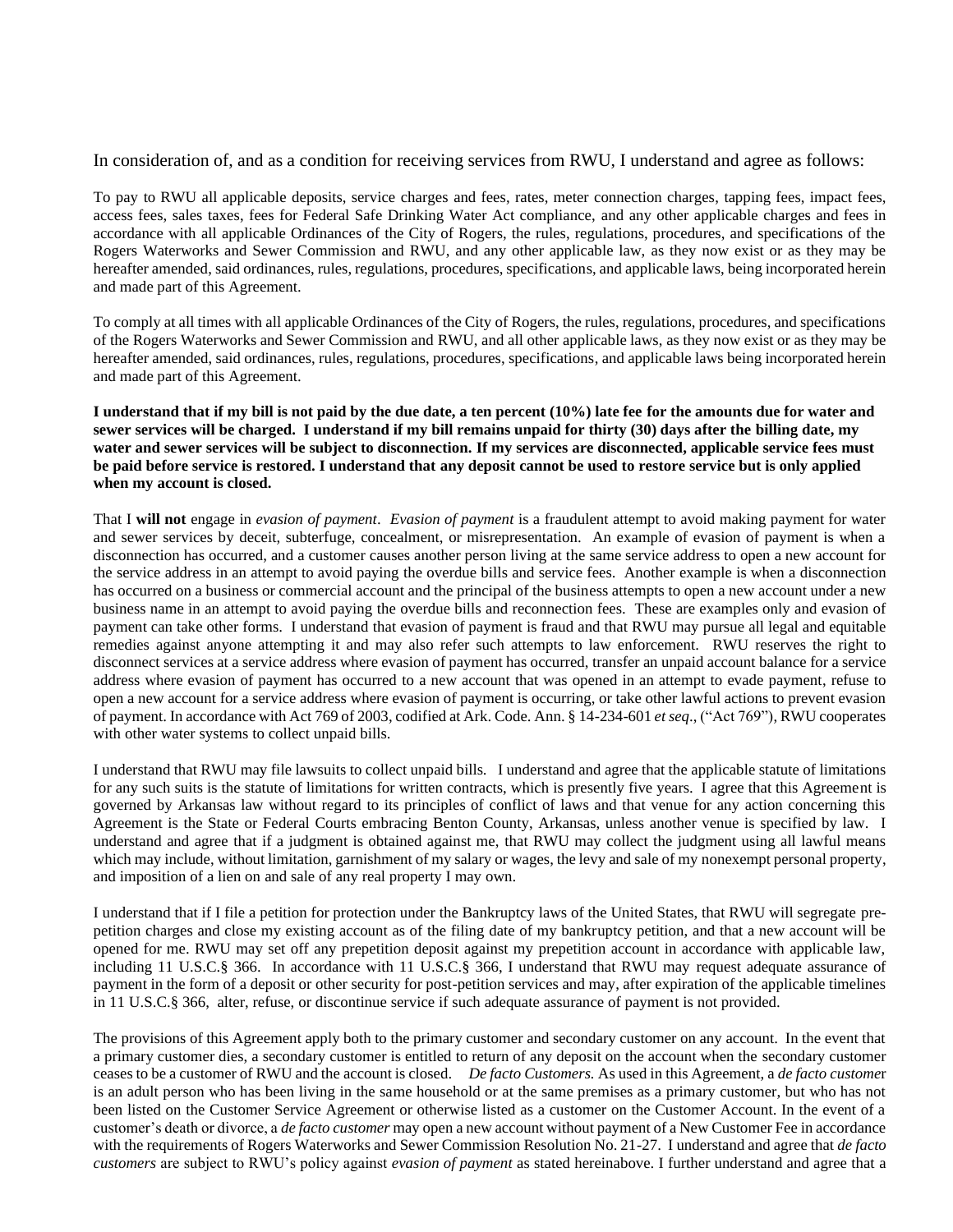*de facto customer* may be deemed to be a "particular individual" from whom a "delinquent amount is properly due and owed" for purposes of applying Act 769.

*Death of Customer*. In the event a primary customer dies and there is no secondary customer on the account, any *de facto* customers living at the service address must open an account in their own name(s). I understand and agree that RWU is a known or reasonably ascertainable creditor entitled to personal service of a Notice to Creditors in the event of the death of a customer. I understand and agree that RWU shall have the maximum periods of time permitted by law to file a claim against the estate, claim for expenses of administration, or other claim for reimbursement from the estate, however characterized, for services provided to the customer, the deceased customer's family, or other persons living at the applicable service address.

*Conveyance of Properties with Common meters.* In the case of an apartment building, commonly-owned multifamily development, or "horizontal property regime" as that term is used in Ark. Code. Ann. § 18-13-101 *et seq,* with a common water meter for multiple living units ("property"), and where the Customer account is in the name of the owner(s) of the property, a property owners association, or other person or entity other than the occupants of the living units ("owner"), and the property is conveyed to another owner(s), the Customer account will not be closed until the new owner(s) signs a Customer Service Agreement in their own name(s).

Unless I have provided instructions to the contrary, by providing my wireless telephone number to RWU, I consent to receive from RWU at that number auto dialed and prerecorded telephone calls and text messages that are closely related to utility services, including, without limitation, calls and messages that (a) warn about boil orders, conservation measures, planned or unplanned service outages, and the like; (b) provide updates about outages or restoration, ask for confirmation of service restoration or information about lack of service, and provide notification of meter work, line maintenance, or other work that directly affects the customer's utility service, (c) notify customers that they may be eligible for subsidized or low-cost service due to certain qualifiers, and (d) calls that warn about the likelihood that failure to make payment will result in service curtailment (disconnection notices).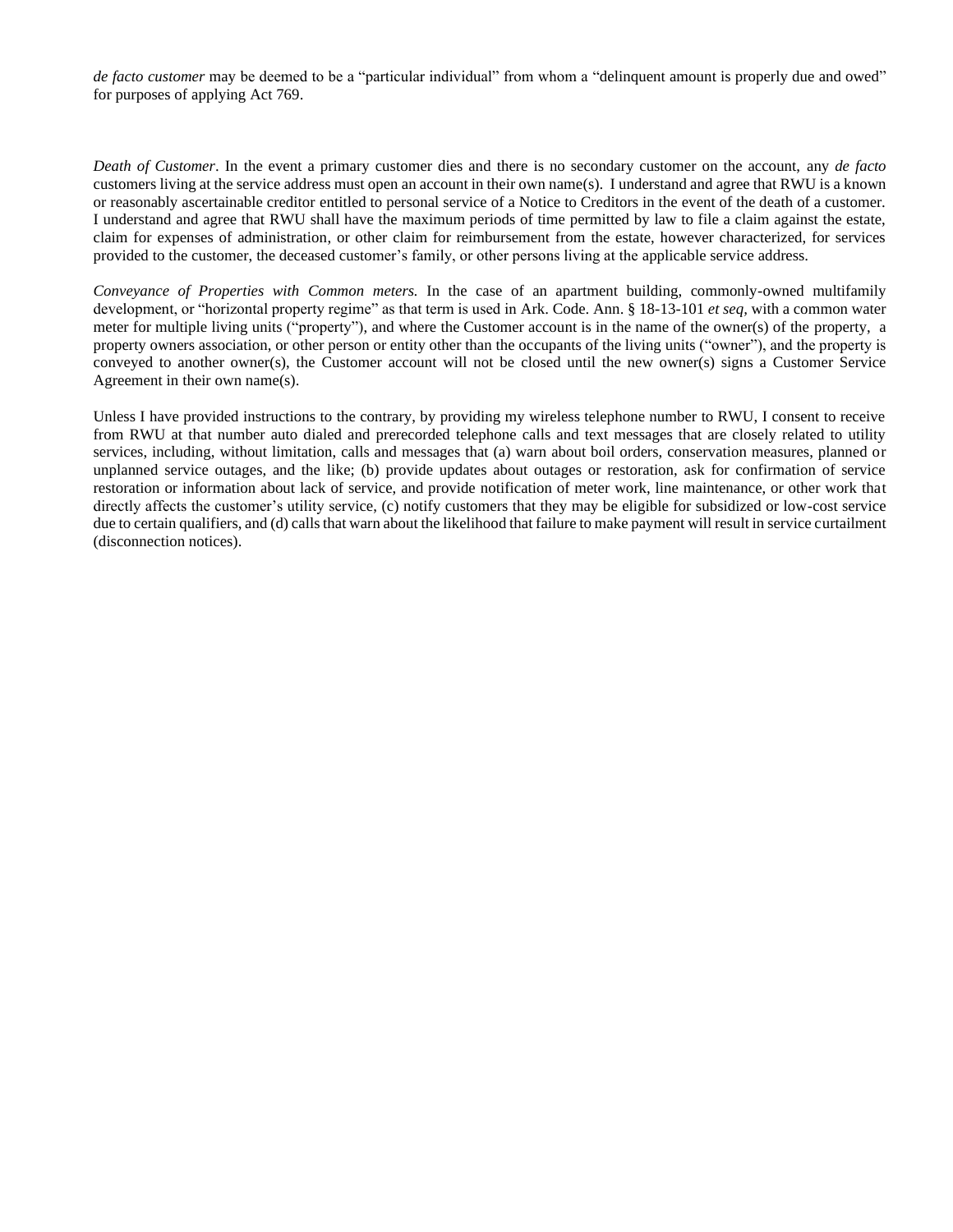

## *Utility Billing*

## **New Customer Fees**

(One-time fee for new account holders) Water Sewer Per First-Time Account Holder \$ 25.00 \$ 30.00

## **Other Fees, Costs, and Deposits**

|                                              | <b>Inside City</b> |    | Outside City |
|----------------------------------------------|--------------------|----|--------------|
| NSF Check Charges                            | \$<br>20.00        | S  | 20.00        |
| Service Charge**                             | \$<br>20.00        | \$ | 20.00        |
| Service Charge (Same Day)                    | \$<br>40.00        | \$ | 40.00        |
| Deposit (Renter)                             | \$<br>50.00        | \$ | 50.00        |
| Deposit (Homeowner)                          | \$<br>50.00        | \$ | 50.00        |
| Deposit (Residential/Commercial; 1" & above) | \$<br>250.00       | \$ | 250.00       |
| Disconnection Notice                         | \$<br>11.00        | \$ | 16.00        |
| Disconnection Service Charge                 | \$<br>20.00        | \$ | 20.00        |
| Late Fee (% amounts due for water and sewer) | 10%                |    | 10%          |
| Meter Tampering                              | \$<br>50.00        | \$ | 50.00        |
| Uncollected NSF***                           | \$<br>40.00        | \$ | 40.00        |
| Unfulfilled Payment Extension***             | \$<br>40.00        | \$ | 40.00        |

*\*\*A service charge may be applied on accounts subject to disconnection, service orders, and other services \*\*\* Multiple service charges apply*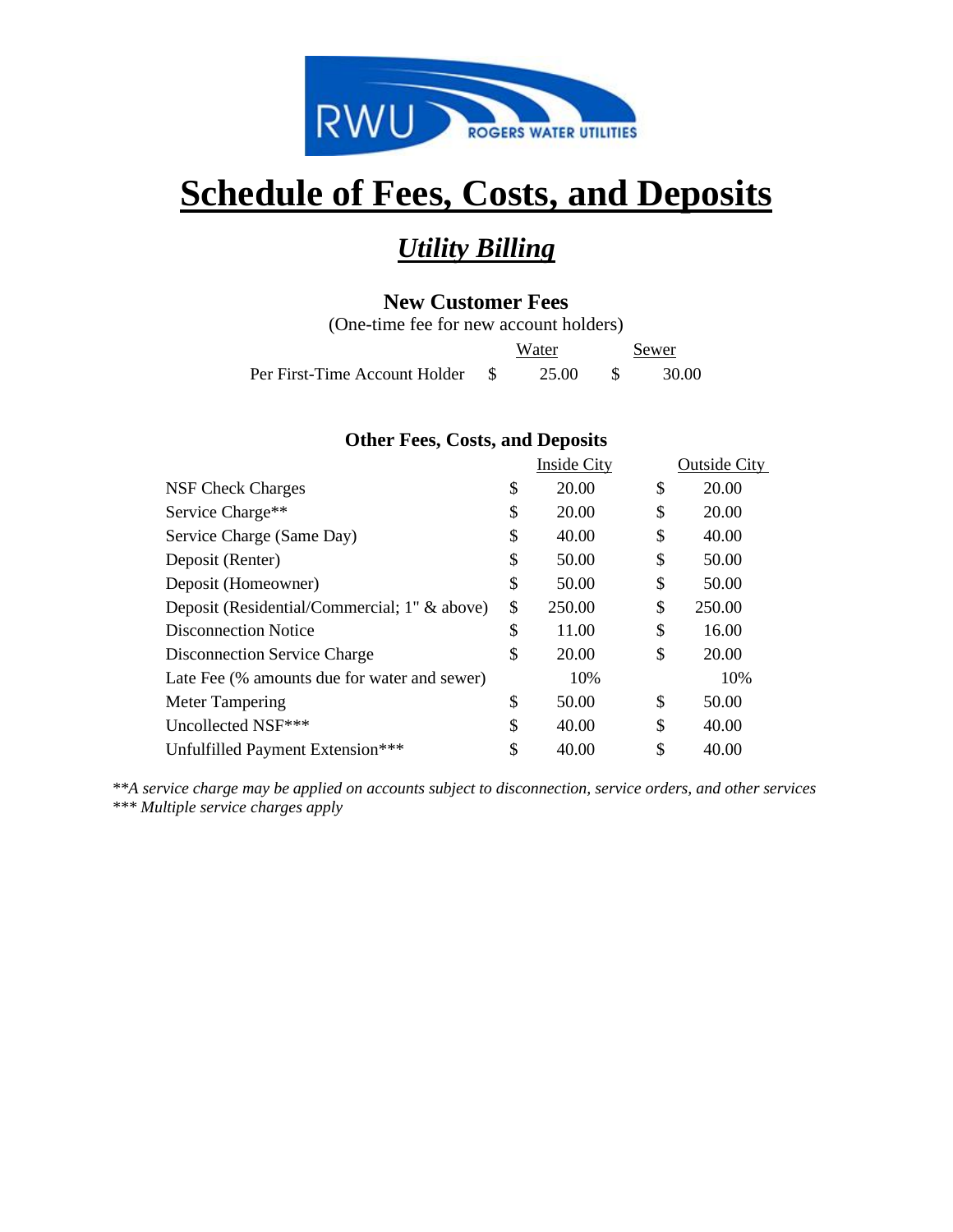

## *Construction and Engineering*

### **Access Fees\***

| Water Fee, per living unit | \$300 |
|----------------------------|-------|
| Sewer fee, per living unit | \$300 |

## **Development Impact Fees\***

| Meter Size  | Water        | Sewer          |
|-------------|--------------|----------------|
| 5/8"<br>\$  | 700.00       | 2,200.00<br>\$ |
| 1"<br>\$    | 1,000.00     | 5,000.00       |
| 11/2"<br>\$ | 2,000.00     | \$10,000.00    |
| 2"<br>S     | 5,000.00     | \$15,000.00    |
| 3"          | 10,000.00    | \$ 30,000.00   |
| 4"          | \$15,000.00  | \$45,000.00    |
| 6"          | \$ 30,000.00 | \$90,000.00    |

*\*Access and Development Impact Fees for "low-income housing", defined as a structure to be used as a residence or dwelling house (not a place of business) with a building permit value of \$120,000 or less, will be forty percent (40%) of the above-stated fees.*

### **Water Service Construction Costs**

|                 | Inside City  | <b>Outside City</b>    |
|-----------------|--------------|------------------------|
| $5/8$ " Single  | 800.00<br>S. | 800.00<br>$\mathbf{s}$ |
| 5/8" Double     | \$1,000.00   | \$1,000.00             |
| 1" Single       | \$1,050.00   | \$1,050.00             |
| $11/2$ " Single | \$4,100.00   | \$4,100.00             |
| 2" Single       | \$4,100.00   | \$4,100.00             |

*Additional fees and deposits may be required if the proposed water service construction warrants extra work. Services larger than two inch are charged on a "cost basis."*

#### **Large Water Pipe Tap Costs**

|          | <b>Inside City</b> |     | <b>Outside City</b> |
|----------|--------------------|-----|---------------------|
| 1" Tap   | 200.00             |     | 200.00              |
| $2"$ Tap | \$<br>225.00       | \$. | 225.00              |
| 4" Tap   | \$<br>275.00       | \$  | 275.00              |
| 6" Tap   | \$<br>275.00       | \$  | 275.00              |
| 8" Tap   | \$<br>325.00       | \$  | 325.00              |
| 12" Tap  | 425.00             | \$  | 425.00              |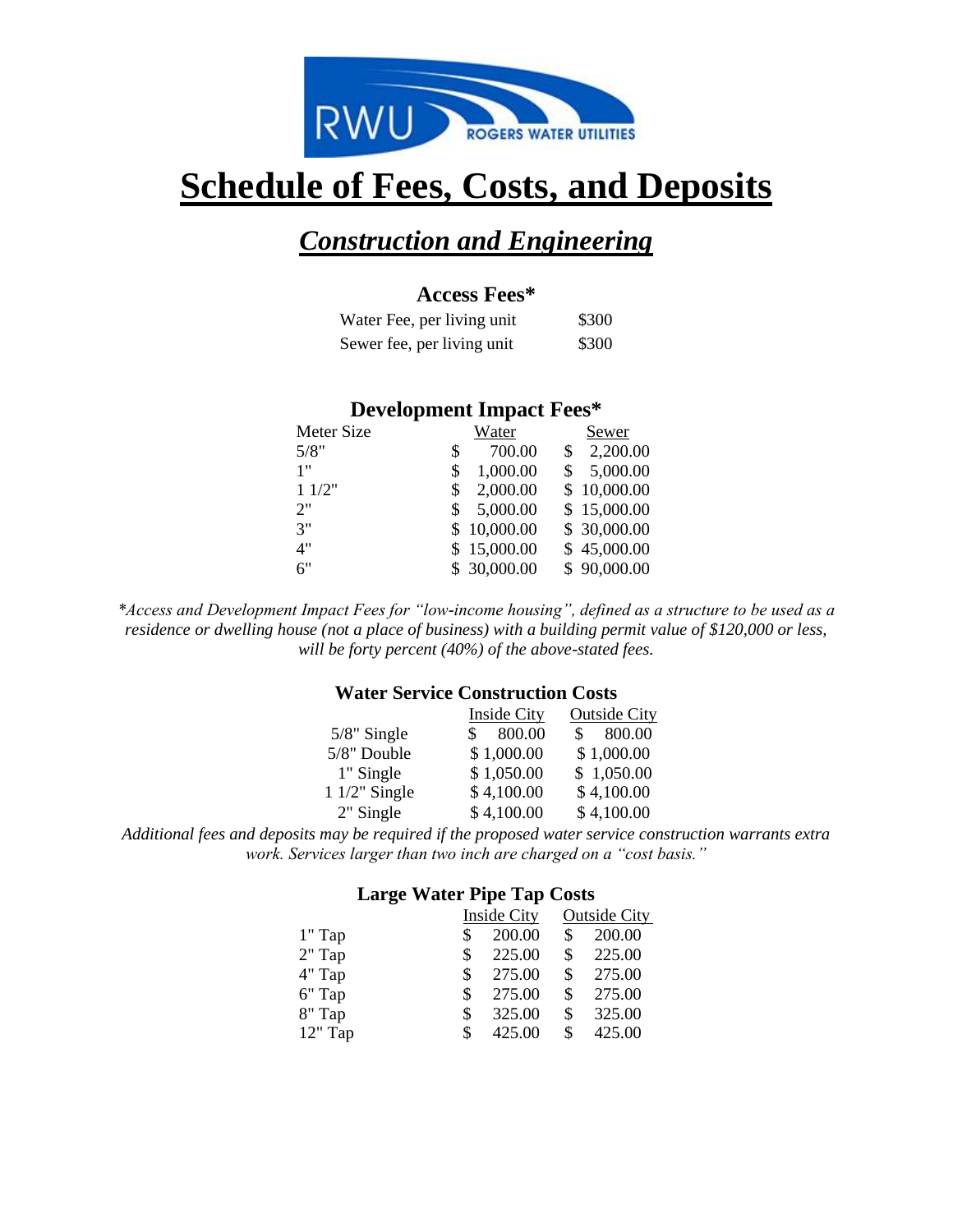

## *Construction and Engineering*

### **Sewer Pipe Tap Costs**

|          | Inside City |  | <b>Outside City</b> |
|----------|-------------|--|---------------------|
| $4"$ Tap | 325.00      |  | 325.00              |

### **Employee and Equipment Rates**

 $\setminus$ 

| <b>Employees</b>            | <b>Inside City</b> | <b>Outside City</b> |
|-----------------------------|--------------------|---------------------|
| Operators                   | \$<br>35.00        | \$<br>35.00         |
| Crew Leads &<br>Supervisors | \$<br>50.00        | \$<br>50.00         |
| <b>Work Trucks</b>          |                    |                     |
| $\frac{1}{2}$ Ton           | \$<br>35.00        | \$<br>35.00         |
| 1 Ton                       | \$<br>50.00        | \$<br>50.00         |
| Dump Truck                  | \$<br>100.00       | \$<br>100.00        |
| <b>Heavy Equipment</b>      |                    |                     |
| Excavator                   | \$<br>75.00        | \$<br>75.00         |
| <b>Backhoe</b>              | \$<br>100.00       | \$<br>100.00        |
| Camera Trucks               | \$<br>125.00       | \$<br>125.00        |
| <b>Flush Trucks</b>         | \$<br>200.00       | \$<br>200.00        |

#### **Plan Review Fees\*\***

| Submittal #                  | Minimum Fee | $$10,000 <$ Utility Construction Est. $< $50,000$  | Maximum<br>Fee |
|------------------------------|-------------|----------------------------------------------------|----------------|
| 4 <sup>th</sup><br>Submittal | \$100       | 1.00% of the cost of water $\&$ sewer construction | \$500          |
| 5 <sup>th</sup><br>Submittal | \$200       | 2.00% of the cost of water $\&$ sewer construction | \$1,000        |
| 6 <sup>th</sup><br>Submittal | \$300       | 3.00% of the cost of water $\&$ sewer construction | \$1,500        |

*Applies to all site development plans prepared by engineering consultants for private developers. Projects may include large scale developments and commercial / residential subdivisions and does not apply to projects performed under the direction of the City of Rogers, Rogers Water Utilities, or other public works entity. Does not apply to plumbing plans. Informal inquiries requiring clarification of specific items in plan review guidelines (which may be accompanied by plan exhibits for clarification) do not constitute a plan submittal and will not be considered as such.*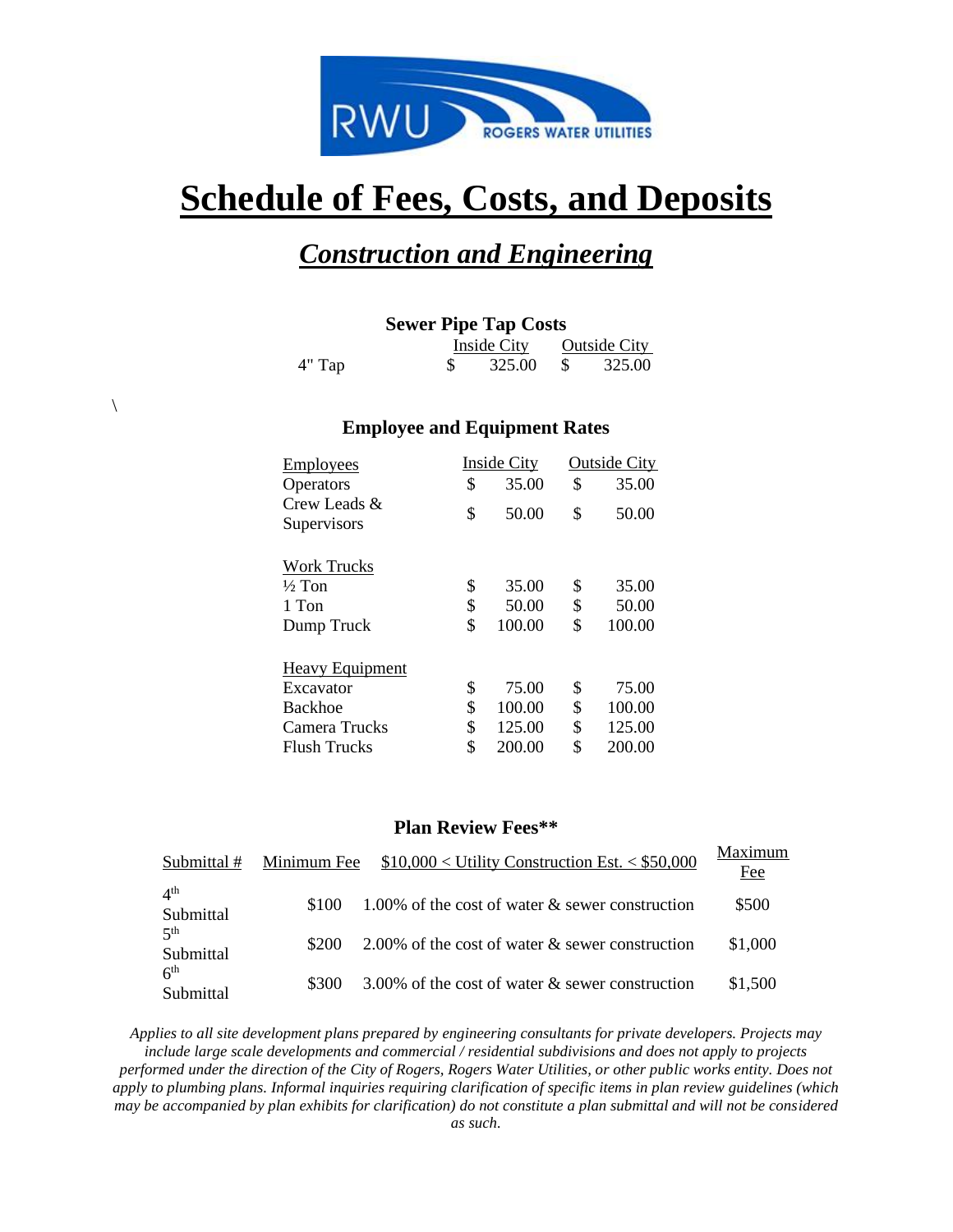

# *Rentals*

### **Fire Hydrant Meter Rentals**

|                                                                                                                                                                                                                                                                                                                                                                                       |   | <b>Inside City</b> |    | <b>Outside City</b> |
|---------------------------------------------------------------------------------------------------------------------------------------------------------------------------------------------------------------------------------------------------------------------------------------------------------------------------------------------------------------------------------------|---|--------------------|----|---------------------|
| Deposit 1" Meter                                                                                                                                                                                                                                                                                                                                                                      |   | 200.00             | \$ | 200.00              |
| Deposit 2" Meter                                                                                                                                                                                                                                                                                                                                                                      |   | 350.00             | S  | 350.00              |
| Deposit 3" Meter                                                                                                                                                                                                                                                                                                                                                                      |   | 500.00             | S  | 500.00              |
| Rental Charge, per day                                                                                                                                                                                                                                                                                                                                                                | S | 7.00               | S  | 7.00                |
| Meter Set/Service Charge (next-day service)                                                                                                                                                                                                                                                                                                                                           |   | 40.00              | S  | 40.00               |
| Same-Day Meter Set/Service Charge (additional)                                                                                                                                                                                                                                                                                                                                        |   | 40.00              | S  | 40.00               |
| $L_1 = J_1 L_2 = \ldots = L_{i-1} L_{i+1} + \ldots + L_{i-1} L_{i+1} + \ldots + L_{i-1} = L_{i+1} + \ldots + L_{i-1} + \ldots + L_{i-1} + \ldots + L_{i-1} + \ldots + L_{i-1} + \ldots + L_{i-1} + \ldots + L_{i-1} + \ldots + L_{i-1} + \ldots + L_{i-1} + \ldots + L_{i-1} + \ldots + L_{i-1} + \ldots + L_{i-1} + \ldots + L_{i-1} + \ldots + L_{i-1} + \ldots + L_{i-1} + \ldots$ |   |                    |    |                     |

*In addition, hydrant meter water usage is billed according to the current water rates.*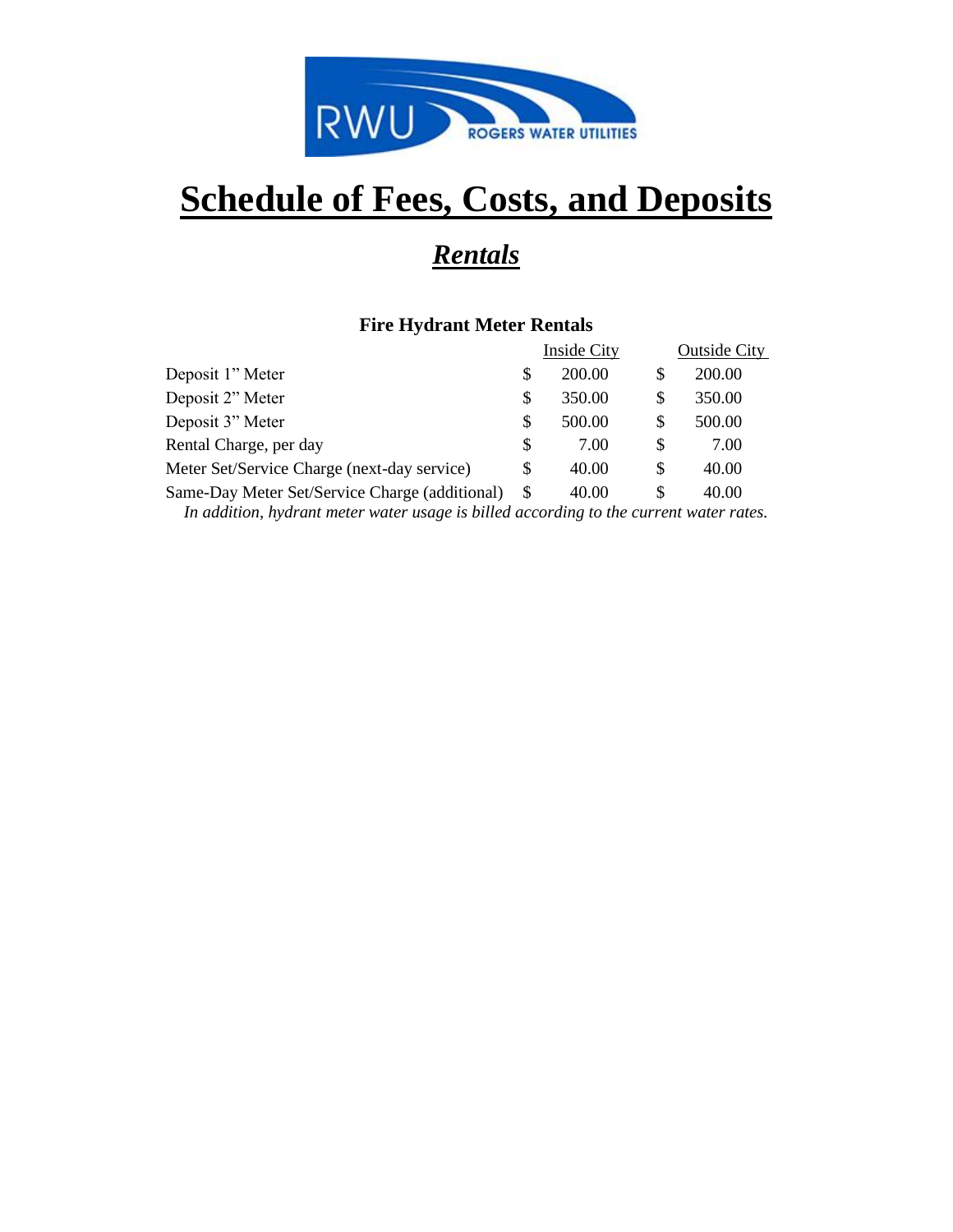

## **Water and Sewer Rates**

*Effective 7/1/2021*

| <b>Inside City</b> | <b>Outside City</b> |              |
|--------------------|---------------------|--------------|
| \$8.72             | \$11.16             |              |
| \$3.78/thou.       | \$4.82/thou.        |              |
| \$3.35/thou.       | $$4.28$ /thou.      |              |
| $$3.05/$ thou.     | \$3.89/thou.        |              |
| \$2.85/thou.       | \$3.65/thou.        |              |
| Inside City        | <b>Outside City</b> | Lowell       |
| \$13.92            | \$18.19             | \$16.70      |
| \$4.84/thou.       | \$ 6.31/thou.       | \$5.80/thou. |
| \$4.78/thou.       | \$6.31/thou.        | \$5.73/thou. |
|                    |                     |              |

 *Sewer rates are calculated based upon water usage.*

| Number in | Low-Average | High-Average | Average     | Est. Average |
|-----------|-------------|--------------|-------------|--------------|
| Household | Consumption | Consumption  | Consumption | Bill         |
|           | 2,000       | 4,000        | 3,000       | \$45.00      |
|           | 4,000       | 6,000        | 5,000       | \$63.00      |
|           | 6,000       | 8,000        | 7,000       | \$81.00      |
|           | 8,000       | 12,000       | 10,000      | \$108.00     |

*These are estimates, inside city limits, and do not include any residential trash charges.*

| <b>Minimum Meter Charges</b> | <b>Inside City</b> | <b>Outside City</b> |
|------------------------------|--------------------|---------------------|
| 1" Meter                     | \$9.90             | \$12.58             |
| $11/2$ " Meter               | \$16.84            | \$21.29             |
| 2" Meter                     | \$28.23            | \$35.80             |
| 3" Meter                     | \$48.52            | \$63.36             |
| 4" Meter                     | \$108.88           | \$140.04            |
| 6" Meter                     | \$161.82           | \$209.63            |

**Irrigation Meters**: In-ground irrigation systems and frost-free hydrants may be placed on "vacation" status during the winter months when you are not watering. You may be able to avoid paying irrigation minimum monthly bills. Ask one of our customer service representatives for details. (479) 621-1142

| Fire Lines, flat fee per month per fire line          | \$20.00 |
|-------------------------------------------------------|---------|
| Private Fire Hydrants, flat fee per month per hydrant | \$ 5.00 |

**Trash Questions Go to [www.rogersar.gov/trash](http://www.rogersar.gov/trash) or call Inland/Orion Waste Solutions at (479) 878-1384. Trash services apply to residents inside the city limits only.**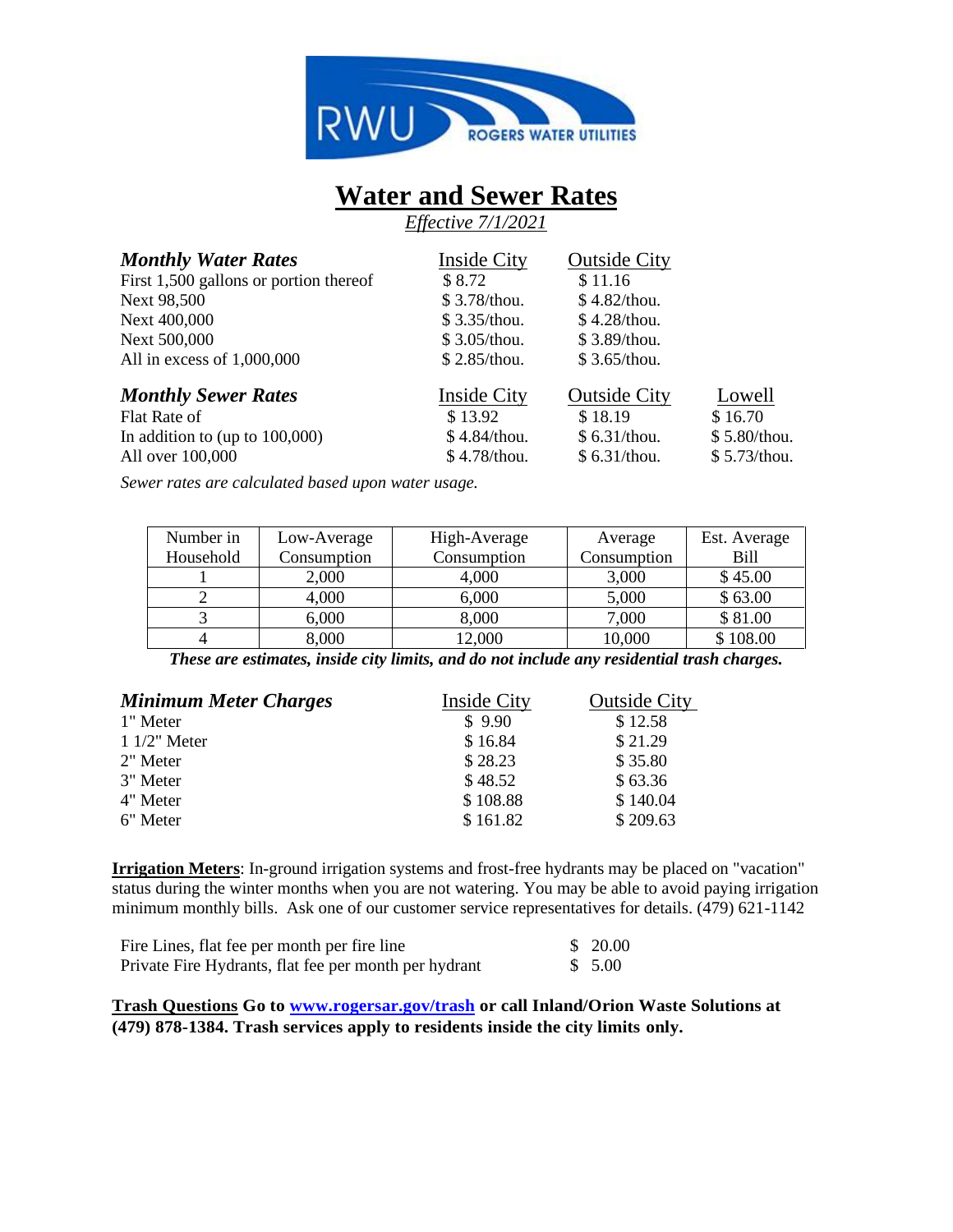

## **Automatic Bank Draft Authorization**

□ Checking Account □ Savings Account **(Please select one)** Rogers Water Utilities Account No. (s) I hereby authorize Rogers Water Utilities to initiate debit entries to my checking or savings account listed below and the depository listed below. PLEASE ATTACH A **VOIDED CHECK**. Bank Name: Routing (ABA) #: Account #: Start with Bill Due: This authority is to remain until Rogers Water Utilities has received notice from me of its termination in such time and in such manner as to afford Rogers Water Utilities a reasonable opportunity to act on it. I understand that Rogers Water Utilities reserves the right to terminate my participation in the automatic bank draft program. Account Name(s)  *(Please Print) (Please Print)* Service Address:

City **State City** State **City** State **City** State **City** State **City** State **City** Phone: Signature: Date: Date: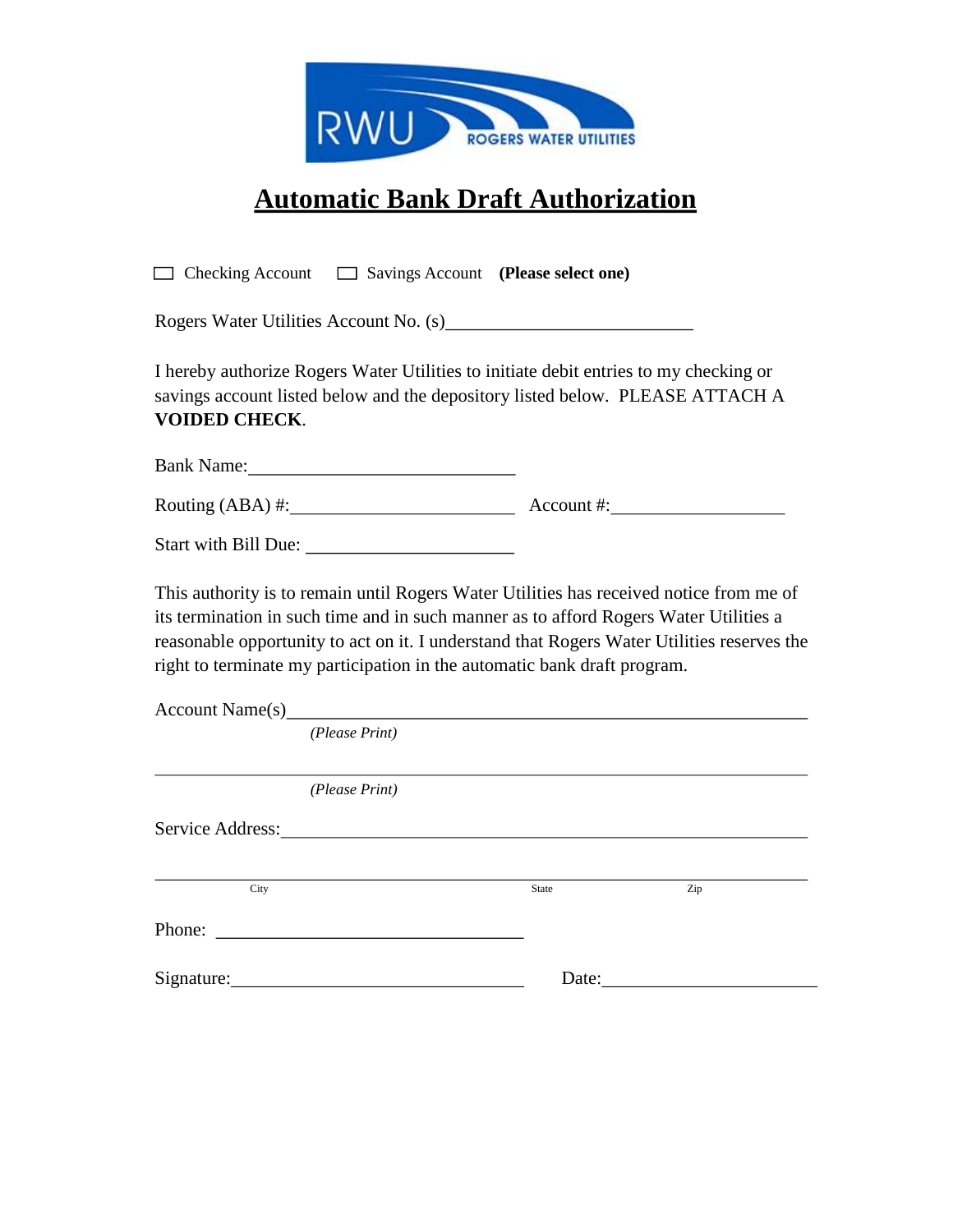

## **Paymentus: Third Party Payment Processor**

Rogers Water Utilities utilizes a secure, convenient and user-friendly online payment system for our customers. The interface provides benefits to customers, by enabling them to pay their bill faster, easier, more conveniently and securely.

Features include: a "Pay Now" feature that allows for quick payment without having to register an account, registered account capabilities including view and pay accounts and view payment history, and the ability to securely save your payment information and schedule automatic payments using your credit or debit card.

Additionally, payments may be made using the automated phone payment system with features such as quick account balance review, payment with a credit card, debit card, or eCheck and an easy-to-use call flow.

**Payments made online and over-the-phone will incur a convenience fee as established by our third party bill-pay vendor, Paymentus, to cover the cost of their service**. Paymentus accepts Visa, MasterCard, Discover and electronic checks. Payments made in our office will not incur a convenience fee.

| <b>Account Type</b>           | <b>Paymentus Fee per Transaction</b> |
|-------------------------------|--------------------------------------|
| <b>Residential Customers:</b> | \$1.75 flat fee (\$200 maximum)      |
| <b>Commercial Customers:</b>  | \$3.30 flat fee (\$350 maximum)      |
| <b>Industrial Customers:</b>  | \$90.00 flat fee (\$8,000 maximum)   |
| <b>Other Payments:</b>        | \$9.75 flat fee (\$1,200 maximum)    |

Paying via credit/debit card, eCheck, or bank account with Paymentus will incur convenience fees. Alternatively, no-cost payment options are available and include RWU auto-draft by bank account, payment by mail, or payment in our office.

Customers can enroll in RWU auto-draft by bank account (not through Paymentus) by visiting www.rwu.org, click "My Account," enter your account number, click "Auto-Draft" and enter your bank account information.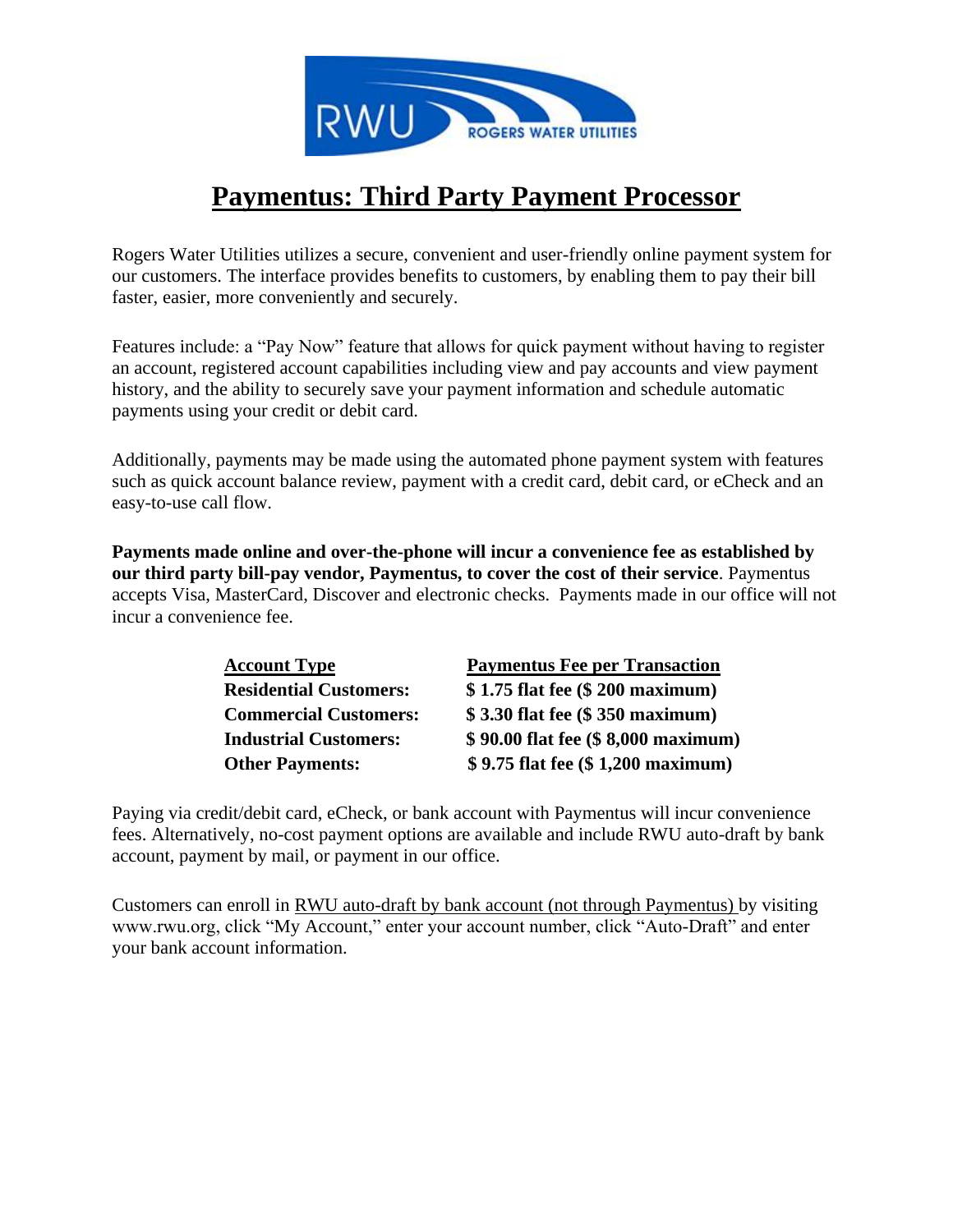

# **Paperless Billing**

Rogers Water Utilities offers a **paperless billing** service for customers. This service provides <sup>a</sup> secure, convenient way to receive your water bill.

With paperless billing, you can view your bill as soon as it is generated. You never have to worry about the post office delaying or losing your bill, or being away from your home when the bill arrives. And with Rogers Water Utilities currently printing over 30,000 bills per month, the environmental impact of paperless billing is significant.

When you sign up for this service, you will receive an e-mail each month telling you your new bill is ready. You can view your bill online from any internet connected computer anywhere 24 hours a day, 7 days a week.

Along with this service, we also offer several paperless bill payment methods that can help eliminate payments being lost or delayed in the mail, re-arranging your schedule to make payments during office hours at the Water Company, or concerns about depositing payment after hours. Automatic draft from your bank account is a no-cost option and is the most convenient, worry-free method of payment. For those who require more flexibility, payments over the phone and online bill pay by check or credit card are also available through our payment provider, Paymentus.\* (Payments made via Paymentus will incur a convenience fee.)

With these combined services, you can view and pay your bill online at any time. You can confirm instantly that we have received your payment. You can save the cost of postage every month, or the cost of gas to bring your payment to us.

Sign up for paperless billing on our website at **http://www.rwu.org** click "My Account," enter your account number, click the "Online Billing" icon, and create a PIN that is easy for you to remember. It's fast, easy and secure for our customers.

**Sign up today!!!**